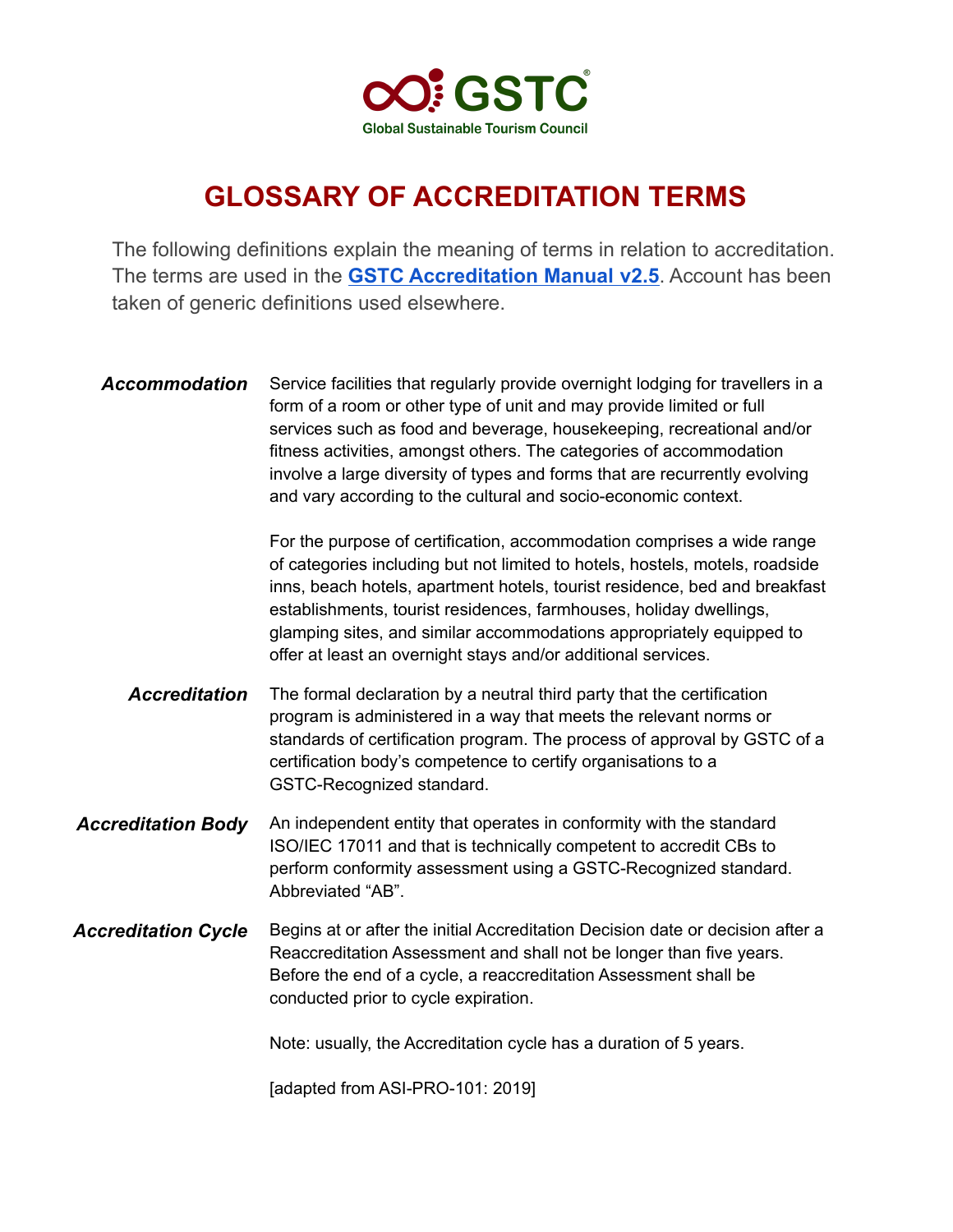

- *Audit* A systematic and comprehensive process of investigation through checking documents, conducting interviews, observation and other means.
- **Audit conclusion** The outcome of an audit, after consideration of the audit objectives and all audit findings.

[SOURCE: ISO 19011:2018]

**Audit criteria** Set of requirements used as a reference against which objective evidence is compared.

> Note 1: If the audit criteria are legal (including statutory or regulatory) requirements, the words "compliance" or "non-compliance" are often used in an audit finding.

> Note 2: Requirements may include policies, procedures, work instructions, legal requirements, contractual obligations, etc.

[SOURCE: ISO 19011:2018]

- *Audit evidence* Records, statements of fact or other information, which are relevant to the audit criteria and verifiable.
- *Audit findings* Results of the evaluation of the collected audit evidence against audit criteria.

Note 1: Audit findings indicate conformity or nonconformity.

Note 2: Audit findings can lead to the identification of risks, opportunities for improvement or recording good practices.

Note 3: In English, if the audit criteria are selected from statutory requirements or regulatory requirements, the audit finding is termed compliance or non-compliance.

[SOURCE: ISO 19011:2018]

*Audit plan* Description of the activities and arrangements for an audit.

[SOURCE: ISO 19011:2018]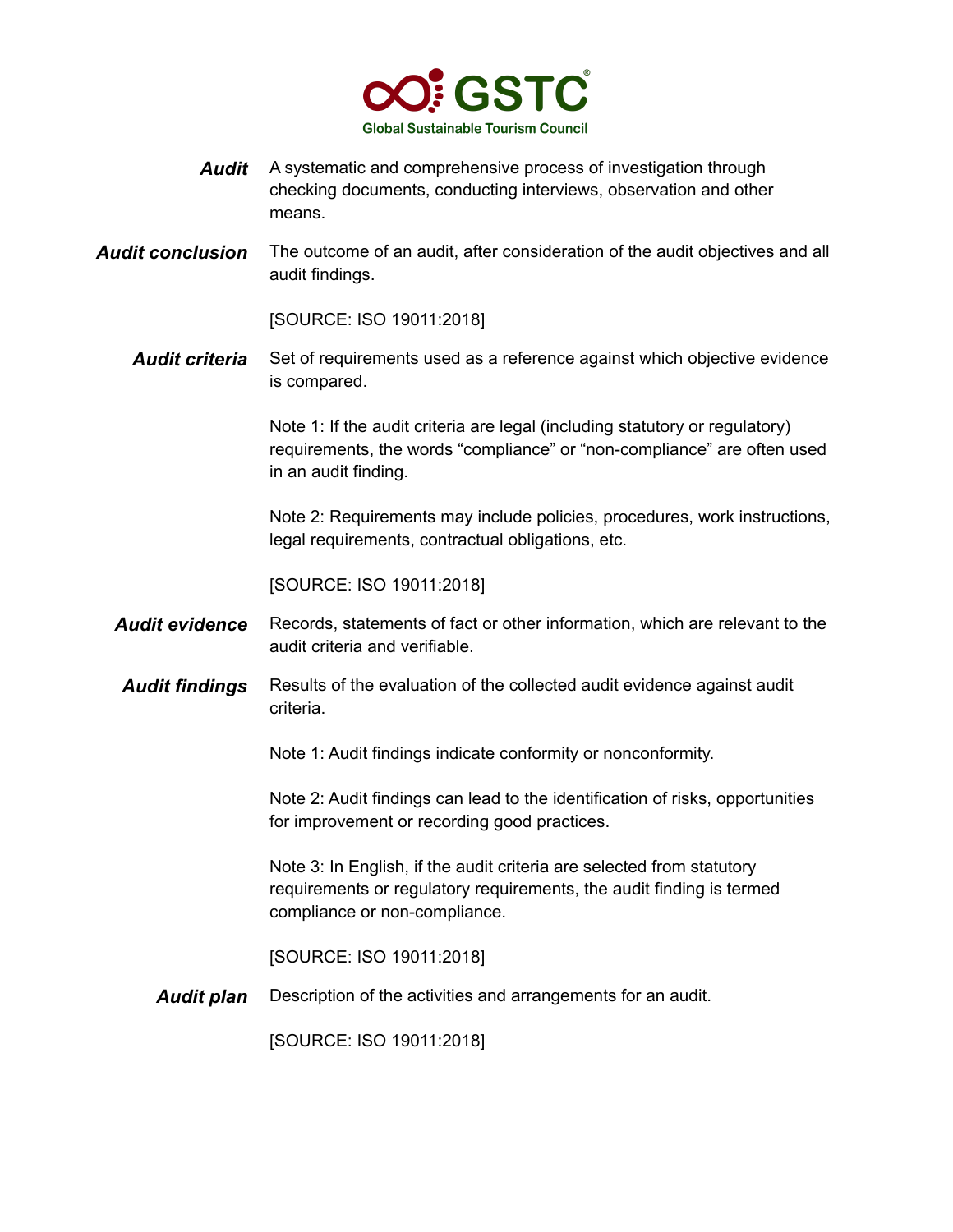

*Audit program* Description of the arrangements for a set of one or more audits planned for a specific time frame and directed towards a specific purpose.

[SOURCE: ISO 19011:2018]

*Audit scope* Extent and boundaries of an audit.

Note 1: The audit scope generally includes a description of the physical and virtual locations, functions, organizational units, activities and processes, as well as the time period covered.

Note 2: A virtual location is where an organization performs work or provides a service using an online environment allowing individuals irrespective of physical locations to execute processes.

[SOURCE: ISO 19011:2018]

*Audit team* One or more persons conducting an audit, supported if needed by technical experts.

> Note 1: One auditor of the audit team is appointed as the audit team leader.

Note 2: The audit team can include auditors-in-training.

[SOURCE: ISO 19011:2018]

- *Capacity* The potential or suitability for holding, storing, or accommodating (GSTC-D C6/D2) and/or the ability or facility to act (GSTC-D A5).
	- *CB* See Certification Body
- *Central office* The office that is responsible for and centrally controls the management system.

[SOURCE: IAF MD 1:2018, modified]

- **Certificate holder** A tourism enterprise, activity or service that has been certified by a GSTC-Accredited CB or a GSTC-Accredited CB
	- *Certification* Voluntary, third-party assessment, through an audit, of a tourism enterprise for conformity to a standard.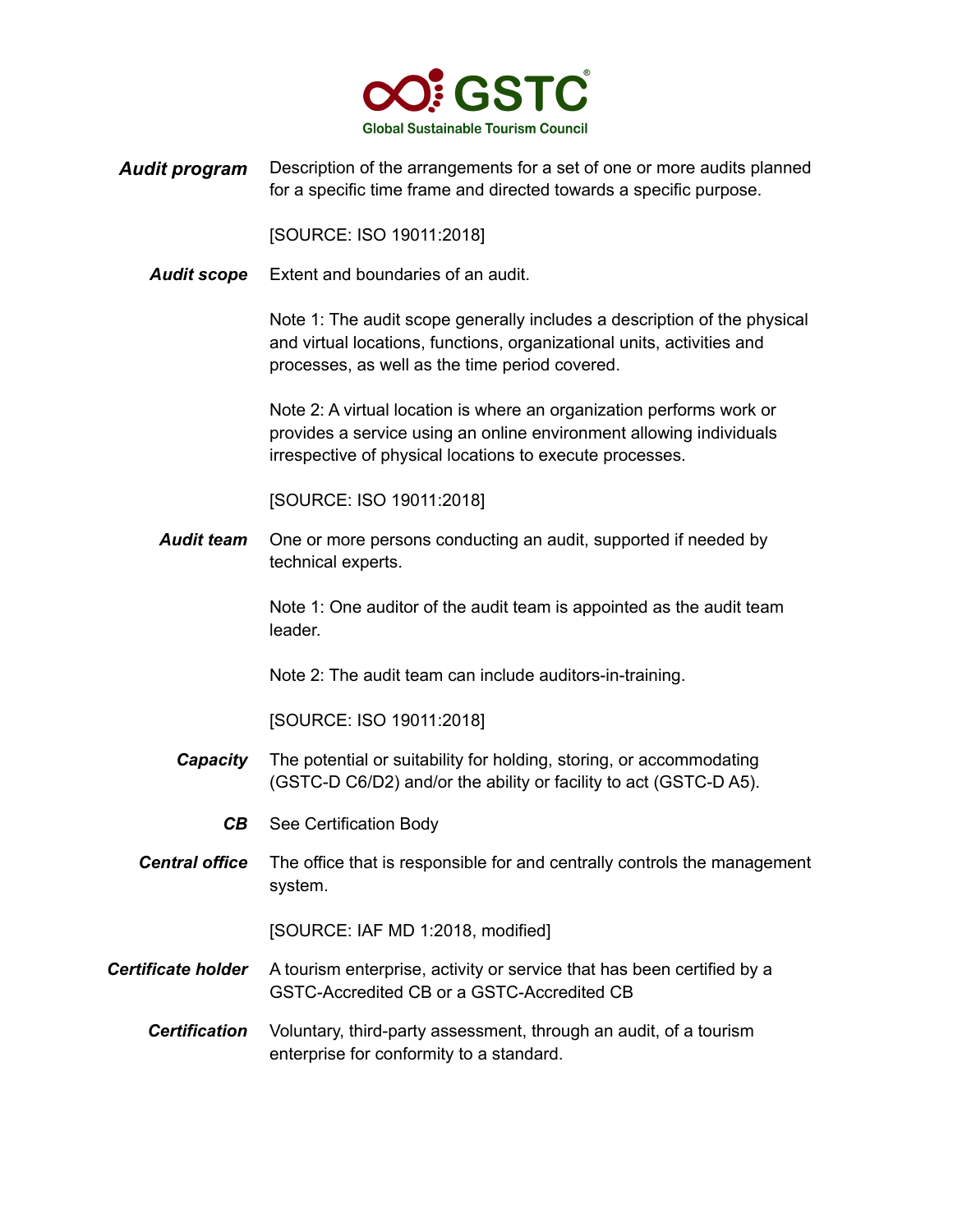

- **Certification Body** A body that verifies that specified requirements relating to a product, process, system, person or body are fulfilled. Abbreviated "CB". In current usage, these are often referred to as "conformity assessment bodies" or CABs, which have a slightly broader mandate.
- *Certification program* GSTC prefers to use the term "Certification Body" in place of "Certification program"
- *Certification scheme* A specific, named programme of certification resulting in the granting of a certificate of conformity to a tourism enterprise by a CB along with the right to display a mark associated with the scheme. It is defined by ISO as "[the rules, procedures, and management for carrying out certification] related to specified [services], to which the same specified requirements, specific rules and procedures apply." After draft ISO/IEC 17067:2013

Certification system related to specified products, to which the same specified requirements, specific rules and procedures apply.

Note 1 to entry: The rules, procedures and management for implementing product, process and service certification are stipulated by the certification scheme.

[SOURCE: ISO/IEC 17065:2012, 3.9, modified]

Note 2: GSTC System is a Certification system

- *rtification scheme owner* A person or other legal entity who owns the intellectual property associated with a sustainable tourism certification scheme.
	- **Certification system** Rules, procedures and management for carrying out certification.

[SOURCE: ISO/IEC 17000:2004, 2.7, modified]

- *Client* A tourism enterprise that purchases a certification service from a CB.
- **Compliance** Conformity in fulfilling official requirements.

*Compliance audit* An audit conducted on a certificate holder to evaluate the compliance of a Certification Body's certification processes and certificate holder's sustainability management system against certification requirements.

[SOURCE: ASI-INF-20-100-ASI Glossary-V4.0, modified]

*Conflict of interest* A situation where the capacity for objectivity of a person or body is at risk.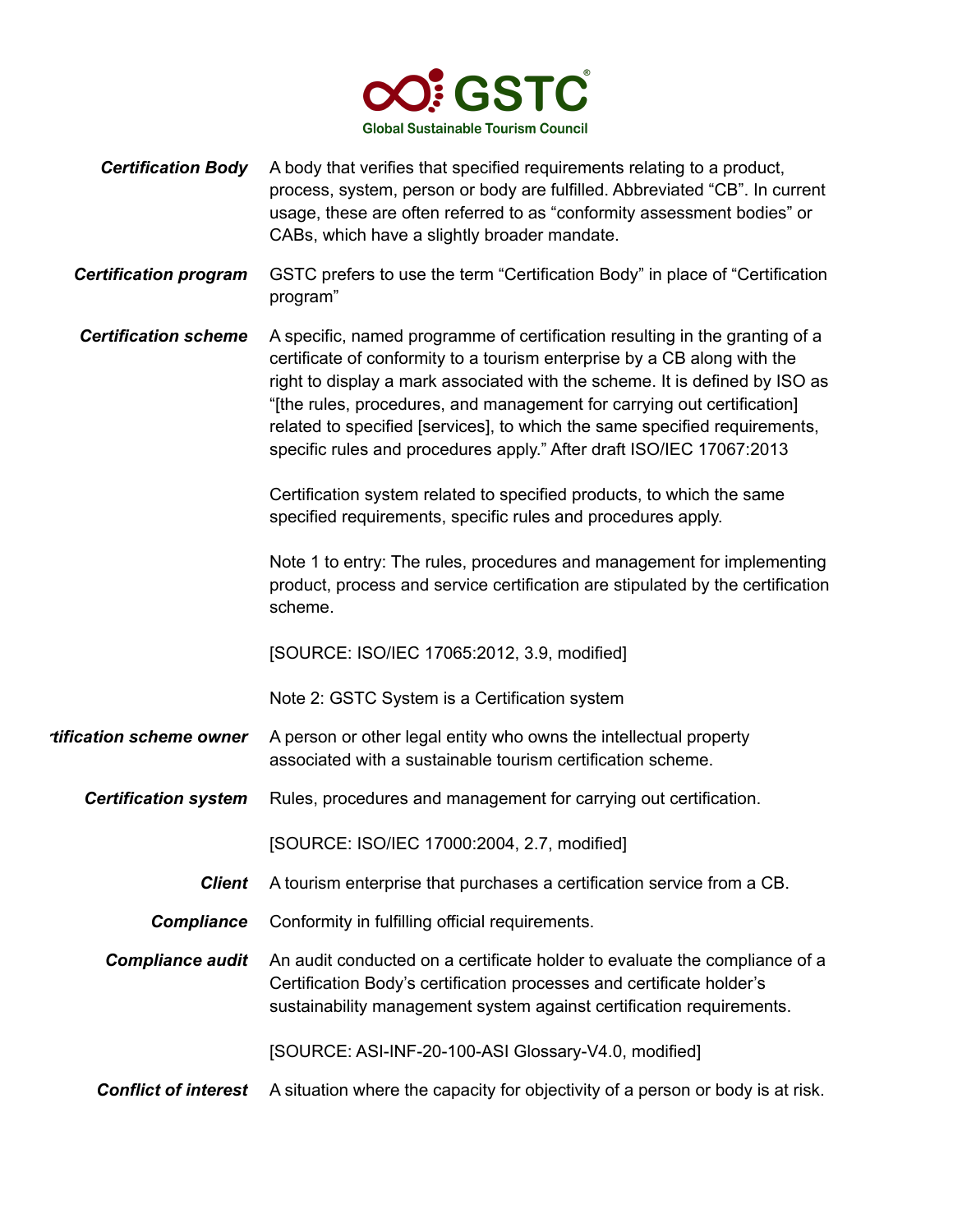

*Conformity* Fulfilment of a requirement.

[SOURCE: ISO 19011:2018]

*Conformity assessment* A process of checking and verifying the extent to which a tourism enterprise or certification scheme meets a specified standard and criteria.

> *Consultancy* The provision, for a fee (directly or indirectly), of expertise to a tourism enterprise or CB on the design, management and operation of their services.

*Equivalent standard* A standard whose requirements have a direct correspondence with the requirements with the GSTC standard. The standard may have differing presentation, or even in substance, e.g. in providing guidance on how to meet requirements. Equivalency for purposes of GSTC Recognition includes harmonized, unified, identical, unilaterally-aligned, and comparable standards.

[SOURCE: ISO/IEC Guide 2:2004 6.1, 6.2, 6.3, 6.8, and 6.9]

- *GSTC* Global Sustainable Tourism Council
- *GSTC Accreditation* Accreditation provided by an Accreditation Body that is endorsed by the GSTC.
- *STC Accreditation Panel* An independent body of the GSTC that is technically competent and impartial, that will make decisions on recognizing sustainable tourism standards and approving certification programmes, and may endorse accreditation body recommendations to accredit CBs.
- *GSTC Assurance Panel* An independent body of the GSTC that is technically competent and impartial, that will make decisions on recognizing sustainable tourism standards and certification scheme owners, approving certification programmes, and may endorse accreditation body recommendations to accredit CBs.
	- *GSTC Criteria* GSTC Criteria are a common understanding of sustainable tourism, and are the minimum that any tourism business should aspire to reach. They are organized around four main themes: effective sustainability planning; maximizing social and economic benefits for the local community; enhancing cultural heritage; and reducing negative impacts to the environment. Although the criteria are initially intended for use by the accommodation and tour operator sectors, they have applicability to the entire tourism industry.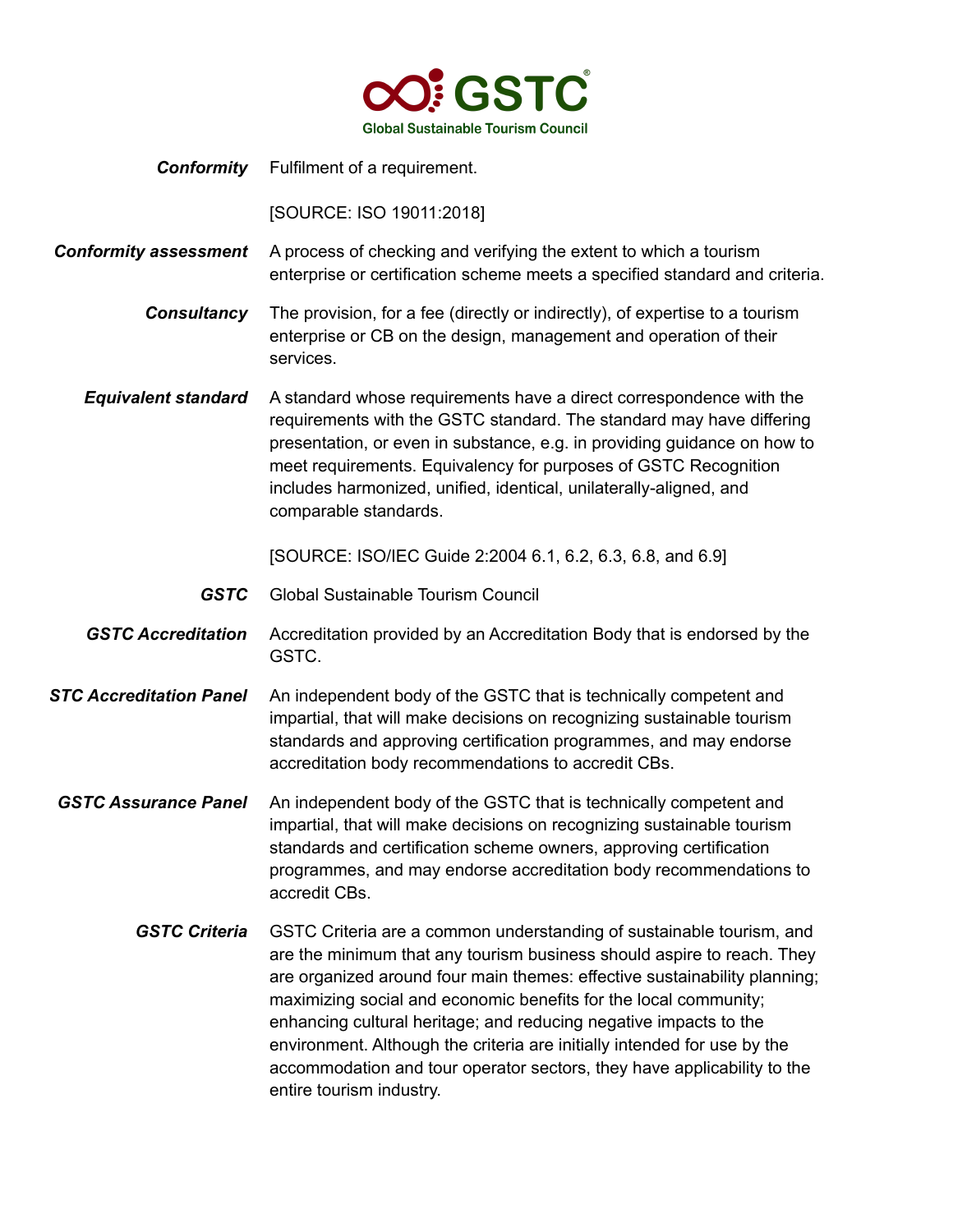

| <b>TC Criteria Components</b>                     | The elements of each individual GSTC Criterion which are used to assess<br>equivalence of a tourism standard with the principles of sustainable<br>tourism as identified by the GSTC.                                                    |
|---------------------------------------------------|------------------------------------------------------------------------------------------------------------------------------------------------------------------------------------------------------------------------------------------|
| <b>GSTC</b> endorsed<br><b>Accreditation Body</b> | A qualified body authorized by the GSTC to manage the accreditation<br>process and oversee the functions of the GSTC certification programs.                                                                                             |
| <b>GSTC requirements for</b><br><b>CBs</b>        | The requirements that a CB shall meet in terms of its structure,<br>management and operational procedures.                                                                                                                               |
| <b>GSTC Standard</b>                              | The minimum requirement of a tourism enterprise that can be recognized<br>as fully complying with principles of sustainable tourism as identified by<br>the GSTC and the GSTC Criteria.                                                  |
| <b>GSTC-Accredited</b>                            | A certification program that has been assessed by the GSTC and found to<br>be in conformity with all requirements of the GSTC-Accredited Manual                                                                                          |
| <b>GSTC-Accredited</b><br><b>Application</b>      | A correctly completed application made by a CB, requesting<br>GSTC-Accredited status using the GSTC-Accredited Application Form.                                                                                                         |
| <b>GSTC-Accredited</b><br><b>Requirements</b>     | The set of requirements for a CB to obtain GSTC-Accredited status.                                                                                                                                                                       |
| <b>GSTC-Recognized</b><br><b>Standard</b>         | A sustainable tourism standard that has been evaluated by the GSTC as<br>being equivalent to the GSTC Criteria.                                                                                                                          |
| <b>Hotel</b>                                      | Term treated in a generic way to refer to accommodation.                                                                                                                                                                                 |
| <b>Impartiality</b>                               | The ability to make judgements and take decisions that are objective,<br>based strictly on facts and free from other influences.                                                                                                         |
| <b>Initial certification audit</b>                | Audit carried out by an auditing organization independent of the client and<br>the parties that rely on certification, for the purpose of certifying the client's<br>sustainability management processes and sustainability performance. |
|                                                   | Note 1: Certification audits include initial, surveillance, re-certification<br>audits, and can also include special audits.                                                                                                             |
|                                                   | Note 2: Certification audits are typically conducted by audit teams of those<br>bodies providing certification of conformity to the requirements of the<br>reference standard.                                                           |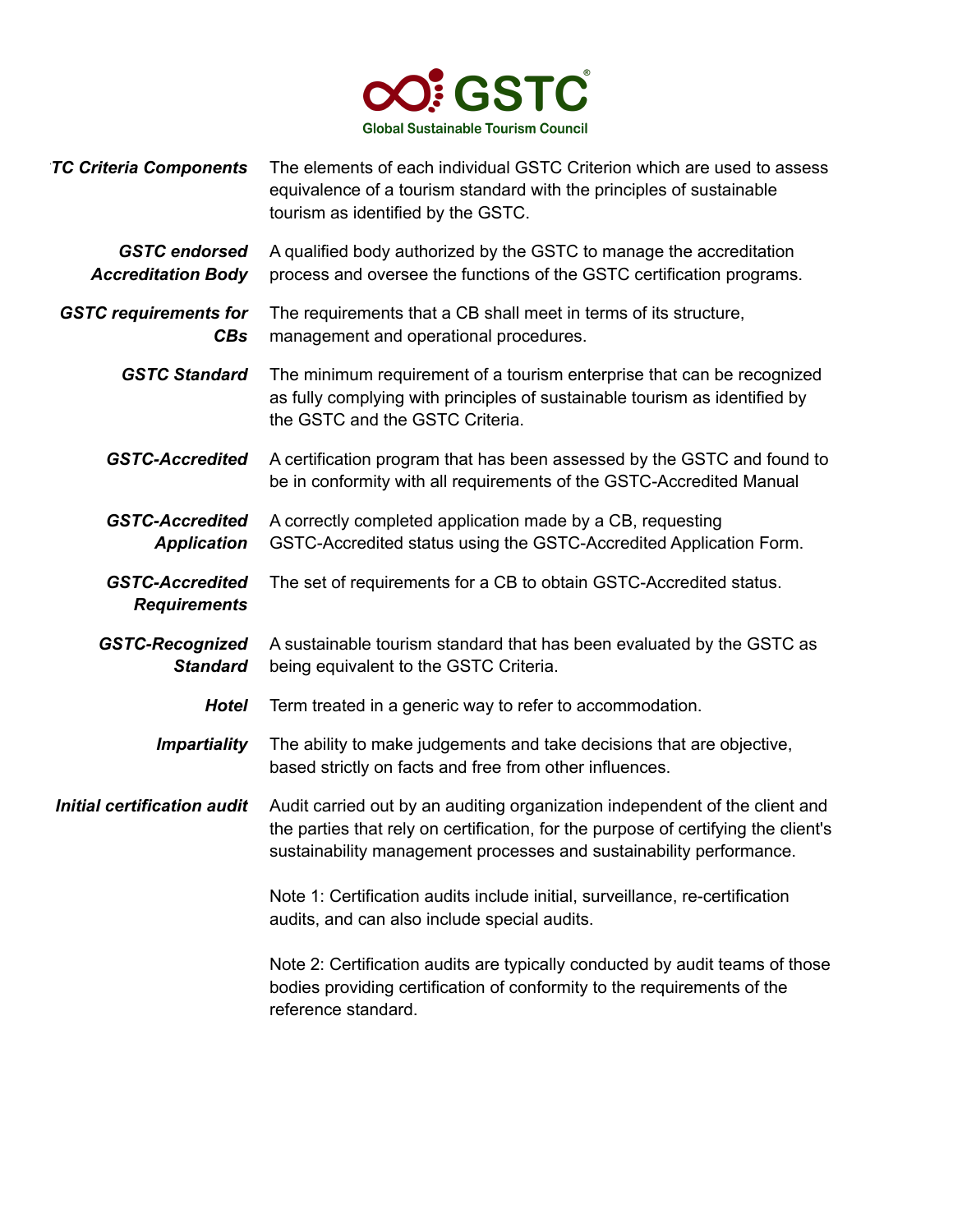

| <b>Major non-conformity</b> Non-conformity that affects the capability of the management system to |
|----------------------------------------------------------------------------------------------------|
| achieve the intended results.                                                                      |

Non-conformities could be classified as major in the following circumstances:

• if there is a significant doubt that effective process control is in place, or that products or services will meet specified requirements;

• a number of minor non-conformities associated with the same requirement or issue could demonstrate a systemic failure and thus constitute a major non-conformity.

- **Minor non-conformity** Non-conformity that does not affect the capability of the management system to achieve the intended results.
- *Multi-site organization* An organization covered by a single management system comprising an identified central function (not necessarily the headquarters of the organization) at which certain processes/activities are planned and controlled, and a number of sites (permanent, temporary or virtual) at which such processes/activities are fully or partially carried out.

[SOURCE: IAF MD 1:2018]

*Non-conformity* Non-fulfillment of a requirement. The absence of, or failure to meet, an element of a standard or performance criteria.

[SOURCE: ISO 19011:2018]

*Objective evidence* Data supporting the existence or verity of something.

Note 1: Objective evidence can be obtained through observation, measurement, test or by other means.

Note 2: Objective evidence for the purpose of the audit generally consists of records, statements of fact, or other information which are relevant to the audit criteria and verifiable.

[SOURCE: ISO 19011:2018]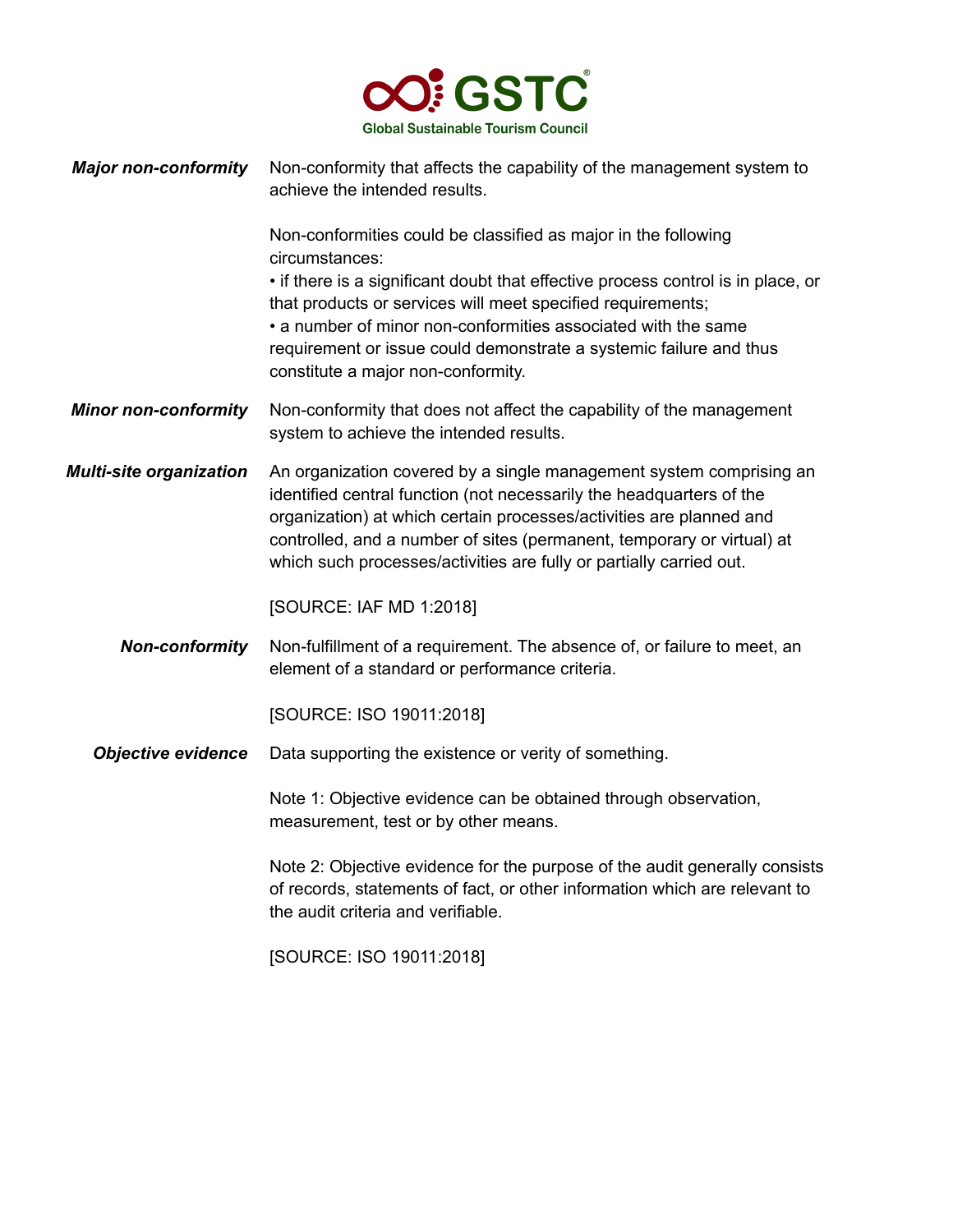

## *Performance* Measurable result.

Note 1: Performance can relate either to quantitative or qualitative findings.

Note 2: Performance can relate to the management of activities, processes, products, services, systems or organizations.

[SOURCE: ISO 19011:2018]

*Process* Set of interrelated or interacting activities that use inputs to deliver an intended result.

[SOURCE: ISO 19011:2018]

**Reference standard** A standard used as the reference against which the audit is performed, according to the accreditation granted.

> Note: the reference standard could be the GSTC's Criteria or a GSCT's Recognized Standard

- *Requirement* Need or expectation that is stated in the reference standard.
- **Scheme owner** Person or organization responsible for developing and maintaining a specific certification scheme.

Note 1: The scheme owner can be the certification body itself, a governmental authority, a trade association, a group of certification bodies or others.

[SOURCE: ISO/IEC 17065:2012, 3.11]

- *Services providers* Subcontracted companies or internal organizations and agents that provide a wide variety of services to a tour operator to form a complete tour package that is marketed to travellers. Services providers involve a large diversity including but not limited to accommodations, transportation, guiding, food services, attractions of many types, entertainment, amongst others.
	- **Standard owner** A person or other legal entity who owns the intellectual property associated with a sustainable tourism standard.
- **Surveillance audit** Audit performed as a basis for maintaining the validity of the certification. Surveillance audits can be performed remotely, on-site or a combination